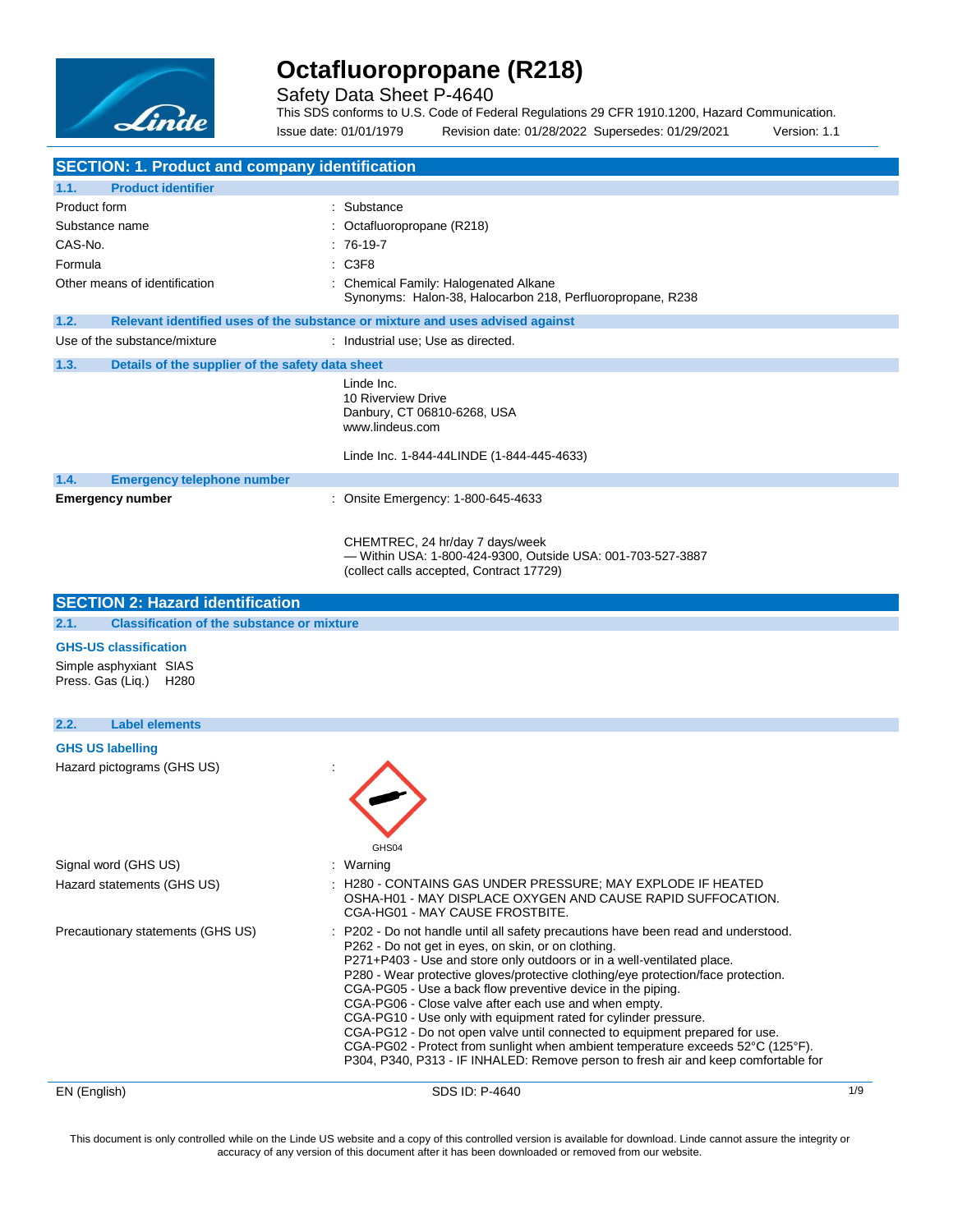

Safety Data Sheet P-4640

This SDS conforms to U.S. Code of Federal Regulations 29 CFR 1910.1200, Hazard Communication.

Issue date: 01/01/1979 Revision date: 01/28/2022 Supersedes: 01/29/2021 Version: 1.1

breathing. Get medical advice/attention.

P302, P336, P315 - IF ON SKIN: Thaw frosted parts with lukewarm water. Do not rub affected area. Get immediate medical advice/attention.

| 2.3.           | <b>Other hazards</b>                                                       |                                                                                |   |                                                                                                                                                                                                                                                                                                                                                                                                  |
|----------------|----------------------------------------------------------------------------|--------------------------------------------------------------------------------|---|--------------------------------------------------------------------------------------------------------------------------------------------------------------------------------------------------------------------------------------------------------------------------------------------------------------------------------------------------------------------------------------------------|
| classification | Other hazards which do not result in                                       | : Asphyxiant in high concentrations.                                           |   |                                                                                                                                                                                                                                                                                                                                                                                                  |
| 2.4.           | <b>Unknown acute toxicity (GHS US)</b>                                     |                                                                                |   |                                                                                                                                                                                                                                                                                                                                                                                                  |
|                |                                                                            | No data available                                                              |   |                                                                                                                                                                                                                                                                                                                                                                                                  |
|                | <b>SECTION 3: Composition/information on ingredients</b>                   |                                                                                |   |                                                                                                                                                                                                                                                                                                                                                                                                  |
| 3.1.           | <b>Substances</b>                                                          |                                                                                |   |                                                                                                                                                                                                                                                                                                                                                                                                  |
| Name           |                                                                            | : Octafluoropropane (R218)                                                     |   |                                                                                                                                                                                                                                                                                                                                                                                                  |
| CAS-No.        |                                                                            | $:76-19-7$                                                                     |   |                                                                                                                                                                                                                                                                                                                                                                                                  |
| <b>Name</b>    |                                                                            | <b>Product identifier</b>                                                      | % |                                                                                                                                                                                                                                                                                                                                                                                                  |
|                | Octafluoropropane                                                          | (CAS-No.) 76-19-7                                                              |   |                                                                                                                                                                                                                                                                                                                                                                                                  |
| 3.2.           | <b>Mixtures</b>                                                            |                                                                                |   |                                                                                                                                                                                                                                                                                                                                                                                                  |
| Not applicable |                                                                            |                                                                                |   |                                                                                                                                                                                                                                                                                                                                                                                                  |
|                | <b>SECTION 4: First aid measures</b>                                       |                                                                                |   |                                                                                                                                                                                                                                                                                                                                                                                                  |
| 4.1.           | <b>Description of first aid measures</b>                                   |                                                                                |   |                                                                                                                                                                                                                                                                                                                                                                                                  |
|                | First-aid measures after inhalation                                        | physician.                                                                     |   | : Remove to fresh air and keep at rest in a position comfortable for breathing. If not breathing,<br>give artificial respiration. If breathing is difficult, trained personnel should give oxygen. Call a                                                                                                                                                                                        |
|                | First-aid measures after skin contact                                      | with warm water. Seek medical evaluation and treatment as soon as possible.    |   | : The liquid may cause frostbite. For exposure to liquid, immediately warm frostbite area with<br>warm water not to exceed 105°F (41°C). Water temperature should be tolerable to normal<br>skin. Maintain skin warming for at least 15 minutes or until normal coloring and sensation have<br>returned to the affected area. In case of massive exposure, remove clothing while showering       |
|                | First-aid measures after eye contact                                       | ophthalmologist immediately.                                                   |   | Immediately flush eyes thoroughly with water for at least 15 minutes. Hold the eyelids open and<br>away from the eyeballs to ensure that all surfaces are flushed thoroughly. Contact an                                                                                                                                                                                                         |
|                | First-aid measures after ingestion                                         | : Ingestion is not considered a potential route of exposure.                   |   |                                                                                                                                                                                                                                                                                                                                                                                                  |
| 4.2.           | Most important symptoms and effects, both acute and delayed                |                                                                                |   |                                                                                                                                                                                                                                                                                                                                                                                                  |
|                |                                                                            | No additional information available                                            |   |                                                                                                                                                                                                                                                                                                                                                                                                  |
| 4.3.           | Indication of any immediate medical attention and special treatment needed |                                                                                |   |                                                                                                                                                                                                                                                                                                                                                                                                  |
| None.          |                                                                            |                                                                                |   |                                                                                                                                                                                                                                                                                                                                                                                                  |
|                | <b>SECTION 5: Firefighting measures</b>                                    |                                                                                |   |                                                                                                                                                                                                                                                                                                                                                                                                  |
| 5.1.           | <b>Extinguishing media</b>                                                 |                                                                                |   |                                                                                                                                                                                                                                                                                                                                                                                                  |
|                | Suitable extinguishing media                                               | : Use extinguishing media appropriate for surrounding fire.                    |   |                                                                                                                                                                                                                                                                                                                                                                                                  |
| 5.2.           | Special hazards arising from the substance or mixture                      |                                                                                |   |                                                                                                                                                                                                                                                                                                                                                                                                  |
| Reactivity     |                                                                            | : No reactivity hazard other than the effects described in sub-sections below. |   |                                                                                                                                                                                                                                                                                                                                                                                                  |
| 5.3.           | <b>Advice for firefighters</b>                                             |                                                                                |   |                                                                                                                                                                                                                                                                                                                                                                                                  |
|                | Firefighting instructions                                                  | comply with their provincial and local fire code regulations.                  |   | : Evacuate all personnel from the danger area. Use self-contained breathing apparatus (SCBA)<br>and protective clothing. Immediately cool containers with water from maximum distance. Stop<br>flow of gas if safe to do so, while continuing cooling water spray. Remove ignition sources if<br>safe to do so. Remove containers from area of fire if safe to do so. On-site fire brigades must |
|                | Protection during firefighting                                             | : Compressed gas: asphyxiant. Suffocation hazard by lack of oxygen.            |   |                                                                                                                                                                                                                                                                                                                                                                                                  |
|                | Special protective equipment for fire fighters                             | Contained Breathing Apparatus) for fire fighters.                              |   | : Use self-contained breathing apparatus. Standard protective clothing and equipment (Self                                                                                                                                                                                                                                                                                                       |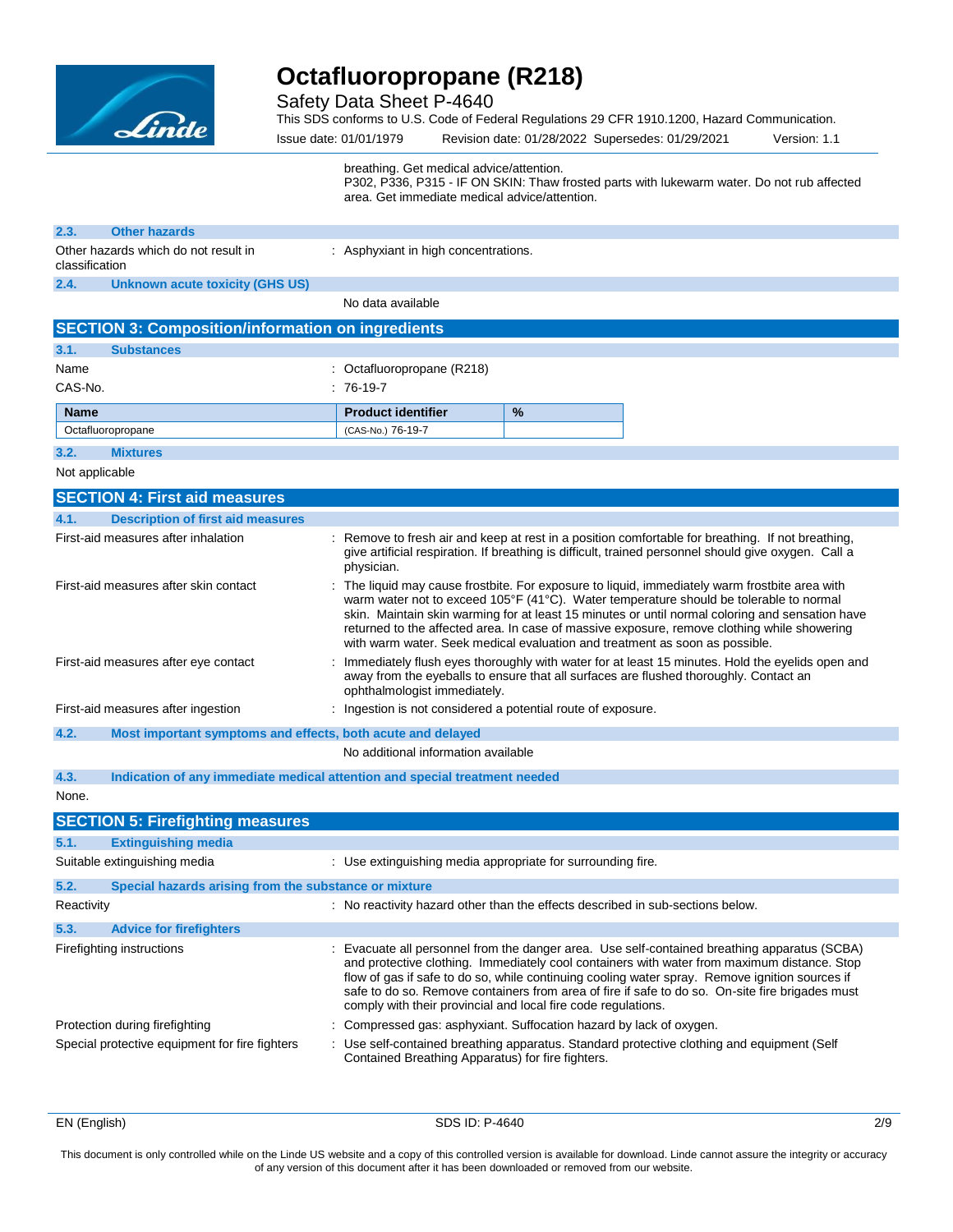

Safety Data Sheet P-4640

This SDS conforms to U.S. Code of Federal Regulations 29 CFR 1910.1200, Hazard Communication.

Issue date: 01/01/1979 Revision date: 01/28/2022 Supersedes: 01/29/2021 Version: 1.1 Specific methods **Specific methods** : Use fire control measures appropriate for the surrounding fire. Exposure to fire and heat radiation may cause gas containers to rupture. Cool endangered containers with water spray jet from a protected position. Prevent water used in emergency cases from entering sewers and drainage systems.

Stop flow of product if safe to do so.

Use water spray or fog to knock down fire fumes if possible.

|        | <b>SECTION 6: Accidental release measures</b>                       |                                                                                                                                                                                                                                                                                                                                                                                                                                                                                                                                                                                                                                                                                                                                                                                                                                                                                                                                                                                                                                                                                                                                                                            |
|--------|---------------------------------------------------------------------|----------------------------------------------------------------------------------------------------------------------------------------------------------------------------------------------------------------------------------------------------------------------------------------------------------------------------------------------------------------------------------------------------------------------------------------------------------------------------------------------------------------------------------------------------------------------------------------------------------------------------------------------------------------------------------------------------------------------------------------------------------------------------------------------------------------------------------------------------------------------------------------------------------------------------------------------------------------------------------------------------------------------------------------------------------------------------------------------------------------------------------------------------------------------------|
| 6.1.   | Personal precautions, protective equipment and emergency procedures |                                                                                                                                                                                                                                                                                                                                                                                                                                                                                                                                                                                                                                                                                                                                                                                                                                                                                                                                                                                                                                                                                                                                                                            |
|        | General measures                                                    | : Evacuate area. Ensure adequate air ventilation. Wear self-contained breathing apparatus when<br>entering area unless atmosphere is proven to be safe. Prevent from entering sewers,<br>basements and workpits, or any place where its accumulation can be dangerous. Try to stop<br>release.                                                                                                                                                                                                                                                                                                                                                                                                                                                                                                                                                                                                                                                                                                                                                                                                                                                                             |
| 6.1.1. | For non-emergency personnel                                         | No additional information available                                                                                                                                                                                                                                                                                                                                                                                                                                                                                                                                                                                                                                                                                                                                                                                                                                                                                                                                                                                                                                                                                                                                        |
| 6.1.2. | For emergency responders                                            | No additional information available                                                                                                                                                                                                                                                                                                                                                                                                                                                                                                                                                                                                                                                                                                                                                                                                                                                                                                                                                                                                                                                                                                                                        |
| 6.2.   | <b>Environmental precautions</b>                                    |                                                                                                                                                                                                                                                                                                                                                                                                                                                                                                                                                                                                                                                                                                                                                                                                                                                                                                                                                                                                                                                                                                                                                                            |
|        |                                                                     | Try to stop release. Prevent waste from contaminating the surrounding environment. Prevent soil<br>and water pollution. Dispose of contents/container in accordance with<br>local/regional/national/international regulations. Contact supplier for any special requirements.                                                                                                                                                                                                                                                                                                                                                                                                                                                                                                                                                                                                                                                                                                                                                                                                                                                                                              |
| 6.3.   | Methods and material for containment and cleaning up                |                                                                                                                                                                                                                                                                                                                                                                                                                                                                                                                                                                                                                                                                                                                                                                                                                                                                                                                                                                                                                                                                                                                                                                            |
|        |                                                                     | No additional information available                                                                                                                                                                                                                                                                                                                                                                                                                                                                                                                                                                                                                                                                                                                                                                                                                                                                                                                                                                                                                                                                                                                                        |
| 6.4.   | <b>Reference to other sections</b>                                  |                                                                                                                                                                                                                                                                                                                                                                                                                                                                                                                                                                                                                                                                                                                                                                                                                                                                                                                                                                                                                                                                                                                                                                            |
|        |                                                                     | See also sections 8 and 13.                                                                                                                                                                                                                                                                                                                                                                                                                                                                                                                                                                                                                                                                                                                                                                                                                                                                                                                                                                                                                                                                                                                                                |
|        | <b>SECTION 7: Handling and storage</b>                              |                                                                                                                                                                                                                                                                                                                                                                                                                                                                                                                                                                                                                                                                                                                                                                                                                                                                                                                                                                                                                                                                                                                                                                            |
| 7.1.   | <b>Precautions for safe handling</b>                                |                                                                                                                                                                                                                                                                                                                                                                                                                                                                                                                                                                                                                                                                                                                                                                                                                                                                                                                                                                                                                                                                                                                                                                            |
|        | Precautions for safe handling                                       | : Wear leather safety gloves and safety shoes when handling cylinders. Protect containers from<br>physical damage; do not drag, roll, slide or drop. While moving cylinder, always keep in place<br>removable valve cover. Never attempt to lift a cylinder by its cap; the cap is intended solely to<br>protect the valve. When moving cylinders, even for short distances, use a cart (trolley, hand<br>truck, etc.) designed to transport cylinders. Never insert an object (e.g, wrench, screwdriver, pry<br>bar) into cap openings; doing so may damage the valve and cause a leak. Use an adjustable<br>strap wrench to remove over-tight or rusted caps. Slowly open the valve. If the valve is hard to<br>open, discontinue use and contact your supplier. Close the container valve after each use;<br>keep closed even when empty. Never apply flame or localized heat directly to any part of the<br>container. High temperatures may damage the container and could cause the pressure relief<br>device to fail prematurely, venting the container contents. For other precautions in using this<br>product, see section 16.                                   |
| 7.2.   | Conditions for safe storage, including any incompatibilities        |                                                                                                                                                                                                                                                                                                                                                                                                                                                                                                                                                                                                                                                                                                                                                                                                                                                                                                                                                                                                                                                                                                                                                                            |
|        | Storage conditions                                                  | : Store in a cool, well-ventilated place. Store and use with adequate ventilation. Store only where<br>temperature will not exceed 125°F (52°C). Firmly secure containers upright to keep them from<br>falling or being knocked over. Install valve protection cap firmly in place by hand. Store full and<br>empty containers separately. Use a first-in, first-out inventory system to prevent storing full<br>containers for long periods.<br><b>OTHER PRECAUTIONS FOR HANDLING, STORAGE, AND USE:</b> When handling product<br>under pressure, use piping and equipment adequately designed to withstand the pressures to<br>be encountered. Never work on a pressurized system. Use a back flow preventive device in the<br>piping. Gases can cause rapid suffocation because of oxygen deficiency; store and use with<br>adequate ventilation. If a leak occurs, close the container valve and blow down the system in a<br>safe and environmentally correct manner in compliance with all international, federal/national,<br>state/provincial, and local laws; then repair the leak. Never place a container where it may<br>become part of an electrical circuit. |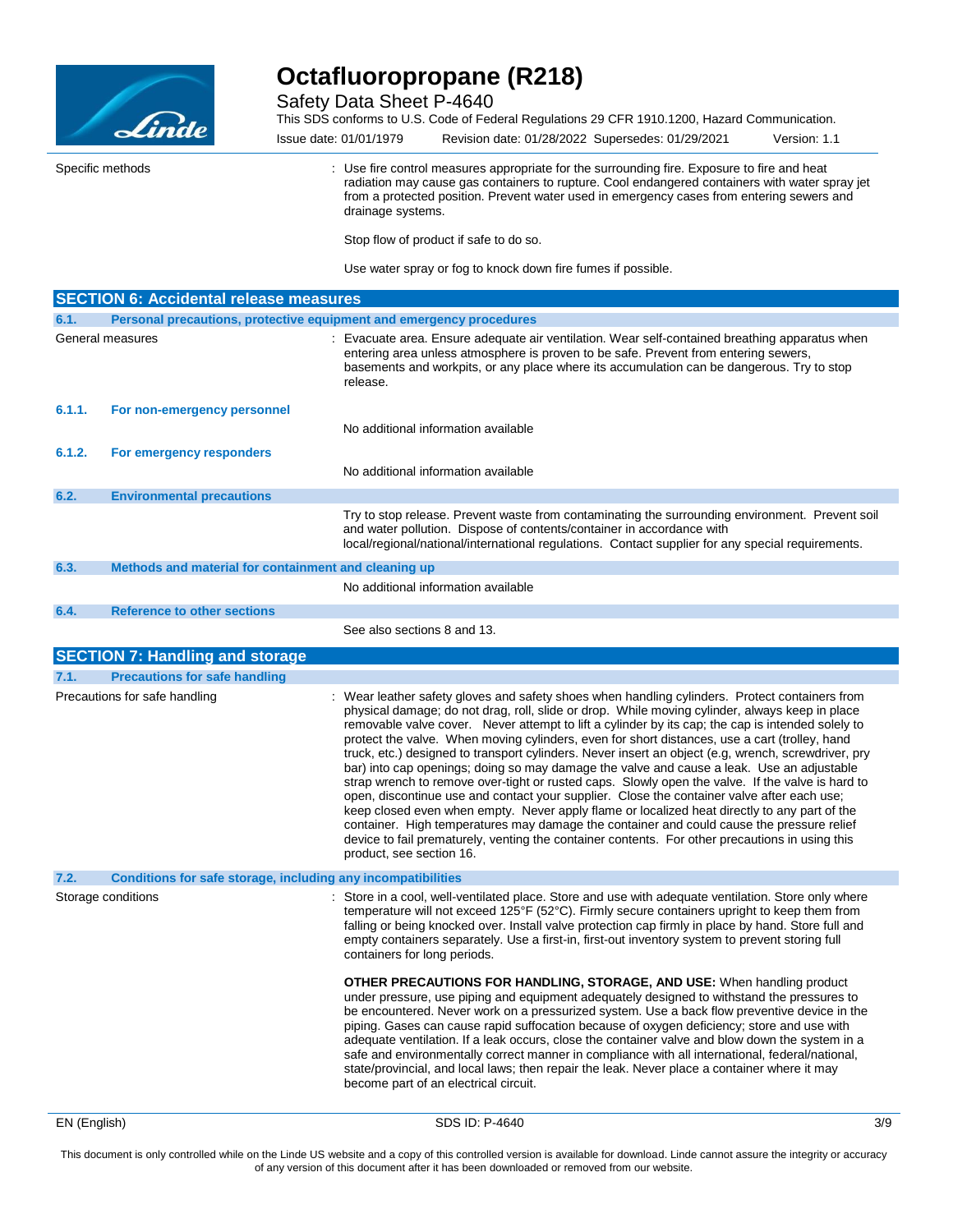

Safety Data Sheet P-4640

This SDS conforms to U.S. Code of Federal Regulations 29 CFR 1910.1200, Hazard Communication.

Issue date: 01/01/1979 Revision date: 01/28/2022 Supersedes: 01/29/2021 Version: 1.1

### **7.3. Specific end use(s)**

None.

| <b>SECTION 8: Exposure controls/personal protection</b>       |                                                                                                                                                                                                                                                                                                                                                                                                                                                                                                                                                                                                                                                                                                                                      |  |  |  |
|---------------------------------------------------------------|--------------------------------------------------------------------------------------------------------------------------------------------------------------------------------------------------------------------------------------------------------------------------------------------------------------------------------------------------------------------------------------------------------------------------------------------------------------------------------------------------------------------------------------------------------------------------------------------------------------------------------------------------------------------------------------------------------------------------------------|--|--|--|
| 8.1.<br><b>Control parameters</b>                             |                                                                                                                                                                                                                                                                                                                                                                                                                                                                                                                                                                                                                                                                                                                                      |  |  |  |
| Octafluoropropane (76-19-7)                                   |                                                                                                                                                                                                                                                                                                                                                                                                                                                                                                                                                                                                                                                                                                                                      |  |  |  |
| <b>ACGIH</b>                                                  | Not established                                                                                                                                                                                                                                                                                                                                                                                                                                                                                                                                                                                                                                                                                                                      |  |  |  |
| <b>USA OSHA</b>                                               | Not established                                                                                                                                                                                                                                                                                                                                                                                                                                                                                                                                                                                                                                                                                                                      |  |  |  |
| 8.2.<br><b>Exposure controls</b>                              |                                                                                                                                                                                                                                                                                                                                                                                                                                                                                                                                                                                                                                                                                                                                      |  |  |  |
| Appropriate engineering controls                              | : Use a local exhaust system with sufficient flow velocity to maintain an adequate supply of air in<br>the worker's breathing zone. Mechanical (general): General exhaust ventilation may be<br>acceptable if it can maintain an adequate supply of air.                                                                                                                                                                                                                                                                                                                                                                                                                                                                             |  |  |  |
| Hand protection                                               | : Wear working gloves when handling gas containers.                                                                                                                                                                                                                                                                                                                                                                                                                                                                                                                                                                                                                                                                                  |  |  |  |
| Eye protection                                                | : Wear safety glasses with side shields. Wear goggles when transfilling or breaking transfer<br>connections.                                                                                                                                                                                                                                                                                                                                                                                                                                                                                                                                                                                                                         |  |  |  |
| Respiratory protection                                        | : When workplace conditions warrant respirator use, follow a respiratory protection program that<br>meets or exceeds the requirements of the appropriate Health and Safety Regulations. Use an<br>air-supplied or air-purifying cartridge if the action level is exceeded. Ensure that the respirator<br>has the appropriate protection factor for the exposure level. If cartridge type respirators are<br>used, the cartridge must be appropriate for the chemical exposure. For emergencies or<br>instances with unknown exposure levels, use a self-contained breathing apparatus (SCBA).<br>Self contained breathing apparatus (SCBA) or positive pressure airline with mask are to be<br>used in oxygen-deficient atmospheres. |  |  |  |
| Thermal hazard protection                                     | : Wear cold insulating gloves when transfilling or breaking transfer connections. None necessary.                                                                                                                                                                                                                                                                                                                                                                                                                                                                                                                                                                                                                                    |  |  |  |
| Environmental exposure controls                               | : Refer to local regulations for restriction of emissions to the atmosphere. See section 13 for<br>specific methods for waste gas treatment.                                                                                                                                                                                                                                                                                                                                                                                                                                                                                                                                                                                         |  |  |  |
| Other information                                             | : Wear safety shoes while handling containers. Wear leather safety gloves and safety shoes<br>when handling cylinders.                                                                                                                                                                                                                                                                                                                                                                                                                                                                                                                                                                                                               |  |  |  |
| <b>SECTION 9: Physical and chemical properties</b>            |                                                                                                                                                                                                                                                                                                                                                                                                                                                                                                                                                                                                                                                                                                                                      |  |  |  |
| 9.1.<br>Information on basic physical and chemical properties |                                                                                                                                                                                                                                                                                                                                                                                                                                                                                                                                                                                                                                                                                                                                      |  |  |  |

| Physical state                             | : Gas                                                                   |     |
|--------------------------------------------|-------------------------------------------------------------------------|-----|
| Molecular mass                             | : 188 g/mol                                                             |     |
| Colour                                     | : Colourless.                                                           |     |
| Odour                                      | : Ethereal. Poor warning properties at low concentrations.              |     |
| Odour threshold                            | : Odour threshold is subjective and inadequate to warn of overexposure. |     |
| рH                                         | : Not applicable.                                                       |     |
| Relative evaporation rate (butylacetate=1) | : No data available                                                     |     |
| Relative evaporation rate (ether=1)        | : Not applicable.                                                       |     |
| Melting point                              | : 183 °C                                                                |     |
| Freezing point                             | : No data available                                                     |     |
| Boiling point                              | : 36.7 °C                                                               |     |
| Flash point                                | : Not applicable.                                                       |     |
| Critical temperature                       | : 71.9 °C                                                               |     |
| Auto-ignition temperature                  | : Not applicable.                                                       |     |
| Decomposition temperature                  | : No data available                                                     |     |
| Flammability (solid, gas)                  | : No data available                                                     |     |
| Vapour pressure                            | : 770 kPa                                                               |     |
| Critical pressure                          | : 2680 kPa                                                              |     |
| Relative vapour density at 20 °C           | : No data available                                                     |     |
| Relative density                           | : 1.4                                                                   |     |
| Relative gas density                       | : 6.5                                                                   |     |
| EN (English)                               | SDS ID: P-4640                                                          | 4/9 |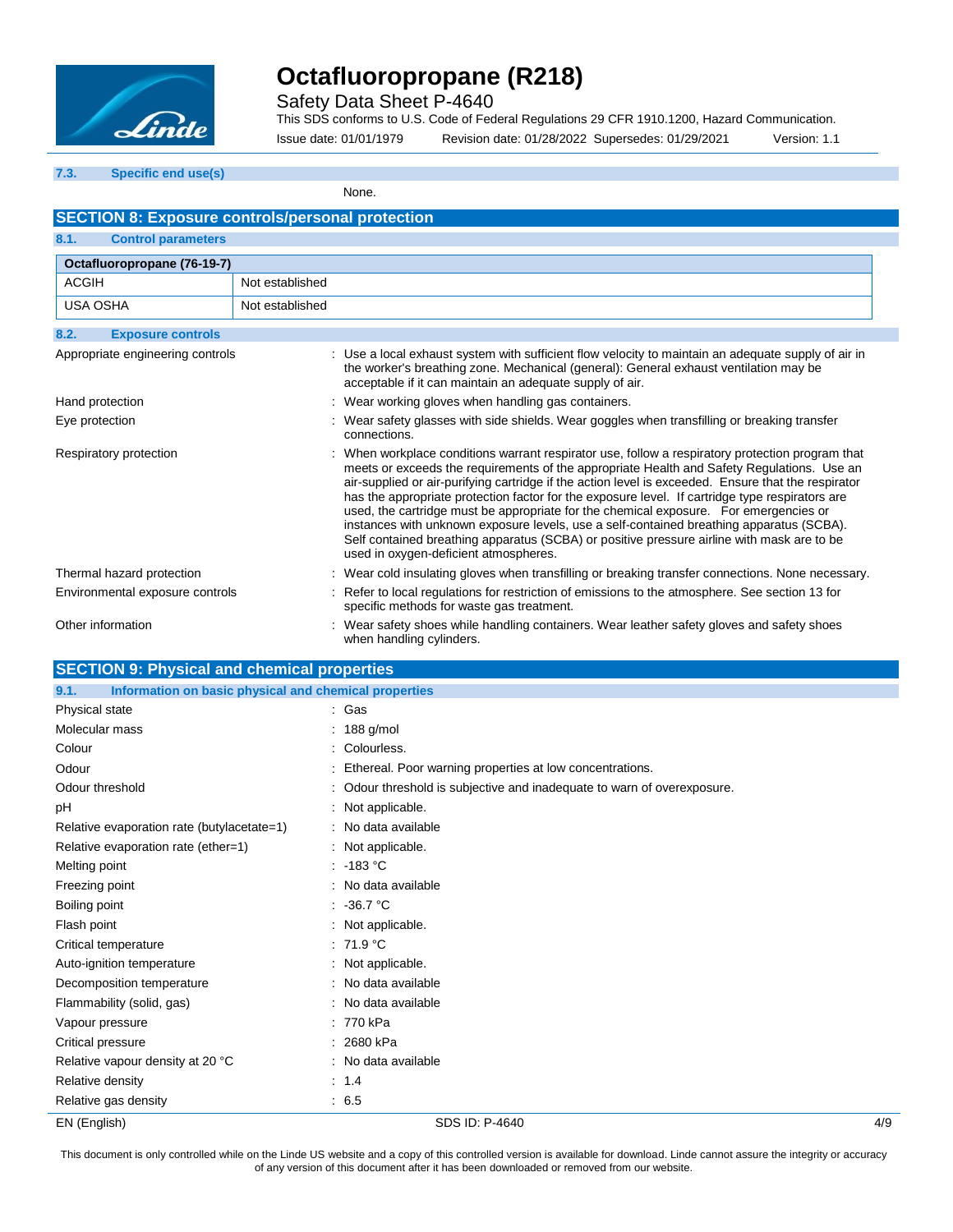

Safety Data Sheet P-4640

This SDS conforms to U.S. Code of Federal Regulations 29 CFR 1910.1200, Hazard Communication.

| <b>Elinae</b>                                   | Issue date: 01/01/1979     | Revision date: 01/28/2022 Supersedes: 01/29/2021                                           | Version: 1.1 |
|-------------------------------------------------|----------------------------|--------------------------------------------------------------------------------------------|--------------|
| Solubility                                      | : Water: No data available |                                                                                            |              |
| Partition coefficient n-octanol/water (Log Pow) | : Not applicable.          |                                                                                            |              |
| Partition coefficient n-octanol/water (Log Kow) | : Not applicable.          |                                                                                            |              |
| Viscosity, kinematic                            | : Not applicable.          |                                                                                            |              |
| Viscosity, dynamic                              | : Not applicable.          |                                                                                            |              |
| Explosive properties                            | : Not applicable.          |                                                                                            |              |
| Oxidizing properties                            | : None.                    |                                                                                            |              |
| <b>Explosive limits</b>                         | $:$ Non flammable.         |                                                                                            |              |
| <b>Other information</b><br>9.2.                |                            |                                                                                            |              |
| Gas group                                       | : Press. Gas (Lig.)        |                                                                                            |              |
| Additional information                          | ground level.              | : Gas/vapour heavier than air. May accumulate in confined spaces, particularly at or below |              |

|       | <b>SECTION 10: Stability and reactivity</b>  |                                                                              |
|-------|----------------------------------------------|------------------------------------------------------------------------------|
| 10.1. | <b>Reactivity</b>                            |                                                                              |
|       |                                              | No reactivity hazard other than the effects described in sub-sections below. |
| 10.2. | <b>Chemical stability</b>                    |                                                                              |
|       |                                              | Stable under normal conditions.                                              |
| 10.3. | <b>Possibility of hazardous reactions</b>    |                                                                              |
|       |                                              | May occur.                                                                   |
| 10.4. | <b>Conditions to avoid</b>                   |                                                                              |
|       |                                              | None under recommended storage and handling conditions (see section 7).      |
| 10.5. | <b>Incompatible materials</b>                |                                                                              |
|       |                                              | No additional information available                                          |
| 10.6. | <b>Hazardous decomposition products</b>      |                                                                              |
|       |                                              | Thermal decomposition may produce : Toxic fumes. Fluorides.                  |
|       | <b>SECTION 11: Toxicological information</b> |                                                                              |

### **11.1. Information on toxicological effects**

| Acute toxicity                            | : Not classified                                               |
|-------------------------------------------|----------------------------------------------------------------|
| Skin corrosion/irritation                 | : Not classified                                               |
| Serious eye damage/irritation             | pH: Not applicable.<br>: Not classified<br>pH: Not applicable. |
| Respiratory or skin sensitisation         | : Not classified                                               |
| Germ cell mutagenicity                    | : Not classified                                               |
| Carcinogenicity                           | : Not classified                                               |
| Reproductive toxicity                     | : Not classified                                               |
| STOT-single exposure                      | : Not classified                                               |
| STOT-repeated exposure                    | : Not classified                                               |
| Aspiration hazard                         | : Not classified                                               |
| <b>SECTION 12: Ecological information</b> |                                                                |
| 12.1.<br><b>Toxicity</b>                  |                                                                |
| Ecology - general                         | : No known ecological damage caused by this product.           |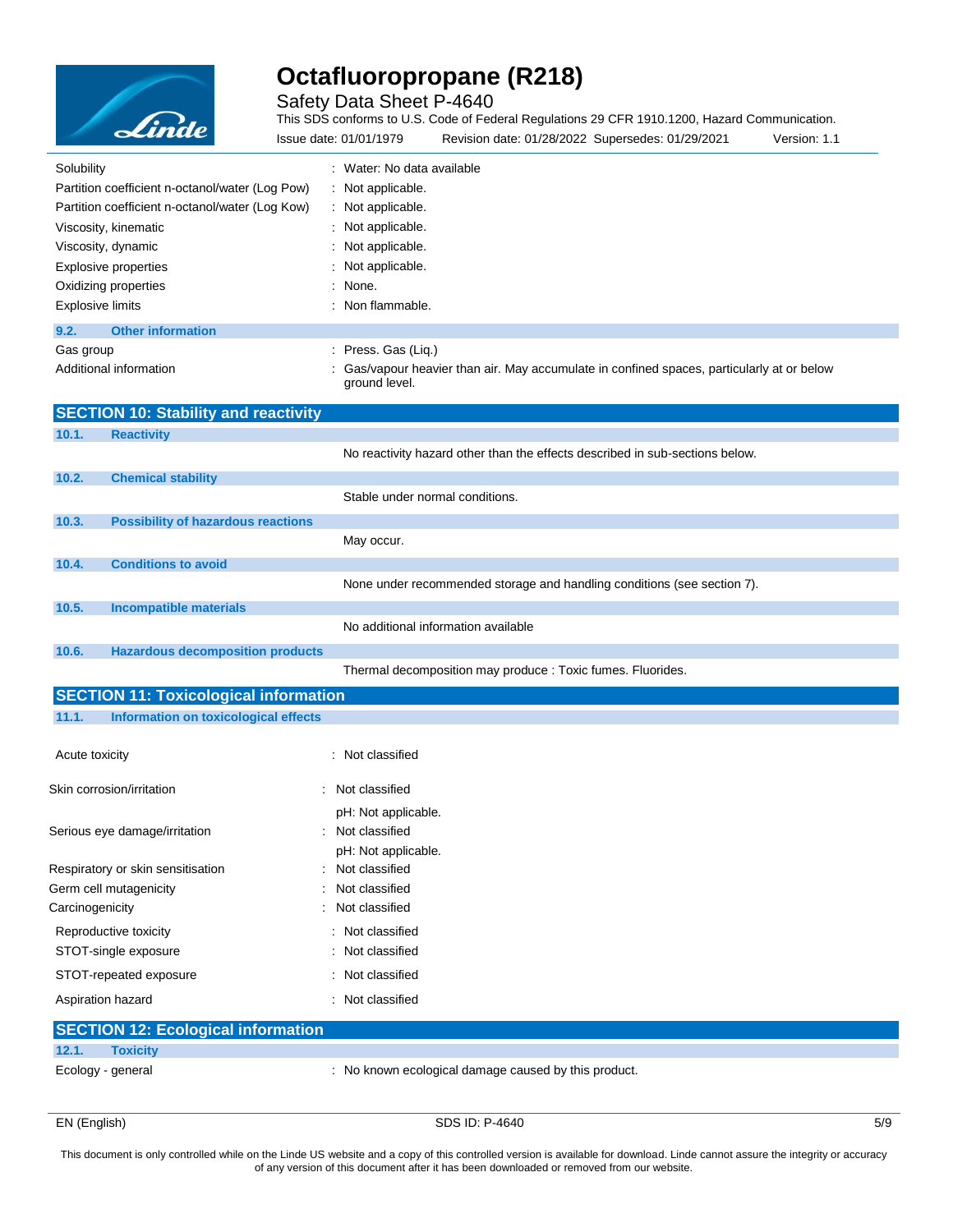

Safety Data Sheet P-4640

This SDS conforms to U.S. Code of Federal Regulations 29 CFR 1910.1200, Hazard Communication.

Issue date: 01/01/1979 Revision date: 01/28/2022 Supersedes: 01/29/2021 Version: 1.1

| <b>Persistence and degradability</b><br>12.2. |  |
|-----------------------------------------------|--|
|-----------------------------------------------|--|

| Octafluoropropane (76-19-7)                        |                                                                                                               |
|----------------------------------------------------|---------------------------------------------------------------------------------------------------------------|
| Persistence and degradability                      | No data available.                                                                                            |
| <b>Bioaccumulative potential</b><br>12.3.          |                                                                                                               |
| Octafluoropropane (R218) (76-19-7)                 |                                                                                                               |
| Partition coefficient n-octanol/water (Log Pow)    | Not applicable.                                                                                               |
| Partition coefficient n-octanol/water (Log Kow)    | Not applicable.                                                                                               |
| Bioaccumulative potential                          | No data available.                                                                                            |
| Octafluoropropane (76-19-7)                        |                                                                                                               |
| Partition coefficient n-octanol/water (Log Pow)    | Not known.                                                                                                    |
| Bioaccumulative potential                          | No data available.                                                                                            |
| <b>Mobility in soil</b><br>12.4.                   |                                                                                                               |
| Octafluoropropane (R218) (76-19-7)                 |                                                                                                               |
| Mobility in soil                                   | No data available.                                                                                            |
| Ecology - soil                                     | Because of its high volatility, the product is unlikely to cause ground or water pollution.                   |
| Octafluoropropane (76-19-7)                        |                                                                                                               |
| Ecology - soil                                     | Because of its high volatility, the product is unlikely to cause ground or water pollution.                   |
| 12.5.<br><b>Other adverse effects</b>              |                                                                                                               |
| Effect on the ozone layer                          | : None.                                                                                                       |
| Global warming potential [CO2=1]                   | : 8830                                                                                                        |
| Effect on global warming                           | : No known effects from this product.<br>Contains Fluorinated greenhouse gases covered by the Kyoto protocol. |
| <b>CECTION 40. Disposal equality and provident</b> |                                                                                                               |

| SECTION 13. DISPOSAI CONSIDERATIONS                 |                                                                                                                                                                                                                                                                    |
|-----------------------------------------------------|--------------------------------------------------------------------------------------------------------------------------------------------------------------------------------------------------------------------------------------------------------------------|
| 13.1.<br><b>Waste treatment methods</b>             |                                                                                                                                                                                                                                                                    |
| Product/Packaging disposal recommendations          | : Do not attempt to dispose of residual or unused quantities. Return container to supplier.                                                                                                                                                                        |
| <b>SECTION 14: Transport information</b>            |                                                                                                                                                                                                                                                                    |
| In accordance with DOT                              |                                                                                                                                                                                                                                                                    |
| Transport document description (DOT)<br>UN-No.(DOT) | : UN2424 Octafluoropropane, 2.2<br>: UN2424                                                                                                                                                                                                                        |
| Proper Shipping Name (DOT)                          | : Octafluoropropane                                                                                                                                                                                                                                                |
| Class (DOT)                                         | : 2.2 - Class 2.2 - Non-flammable compressed gas 49 CFR 173.115                                                                                                                                                                                                    |
| Hazard labels (DOT)                                 | : 2.2 - Non-flammable gas                                                                                                                                                                                                                                          |
| DOT Special Provisions (49 CFR 172.102)             | : T50 - When portable tank instruction T50 is referenced in Column (7) of the 172.101 Table, the<br>applicable liquefied compressed gases are authorized to be transported in portable tanks in<br>accordance with the requirements of 173.313 of this subchapter. |
| <b>Additional information</b>                       |                                                                                                                                                                                                                                                                    |
| Emergency Response Guide (ERG) Number               | : 126                                                                                                                                                                                                                                                              |
| Other information                                   | : No supplementary information available.                                                                                                                                                                                                                          |

EN (English) SDS ID: P-4640 6/9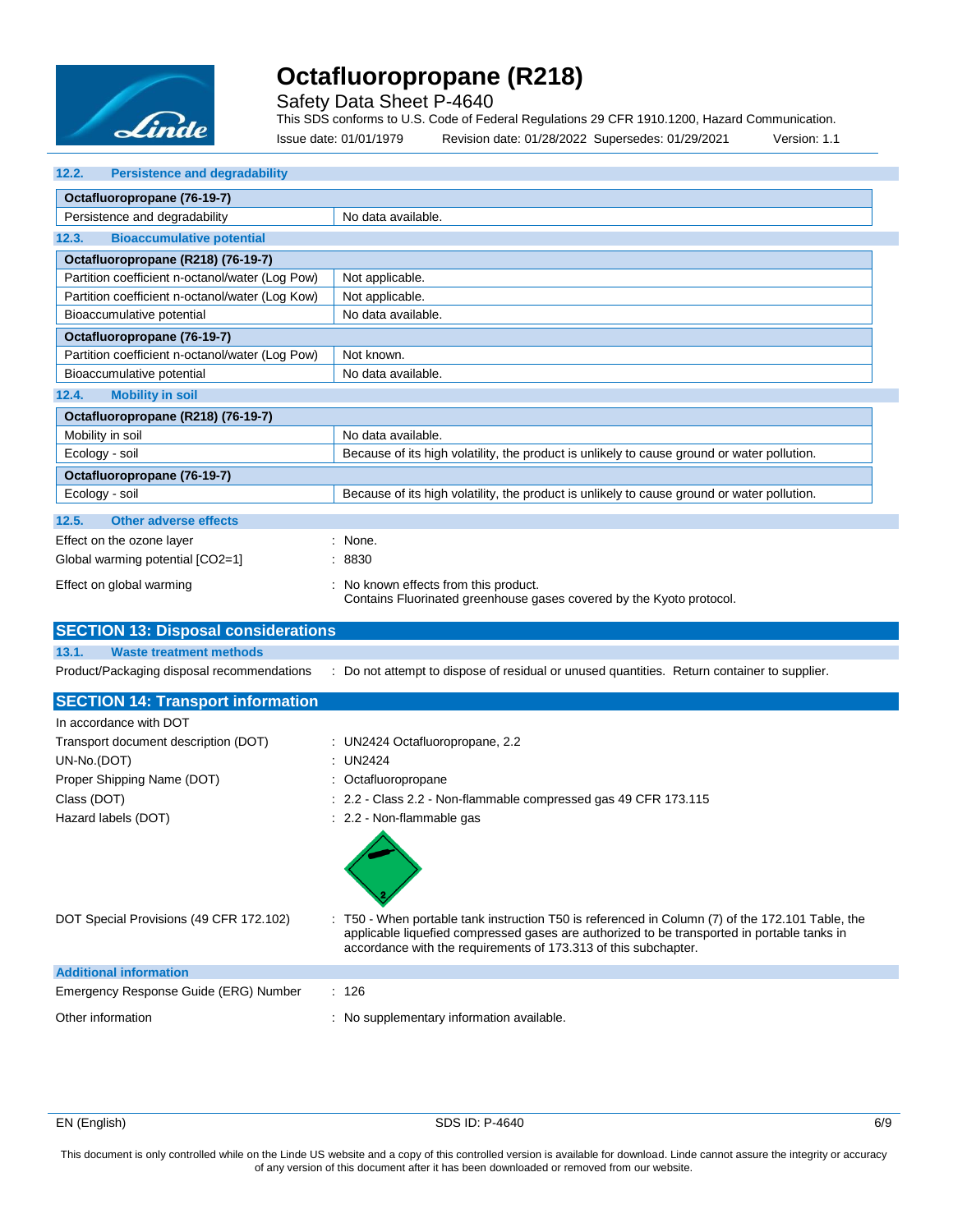

Safety Data Sheet P-4640

This SDS conforms to U.S. Code of Federal Regulations 29 CFR 1910.1200, Hazard Communication. Issue date: 01/01/1979 Revision date: 01/28/2022 Supersedes: 01/29/2021 Version: 1.1

Special transport precautions : : Avoid transport on vehicles where the load space is not separated from the driver's compartment. Ensure vehicle driver is aware of the potential hazards of the load and knows what to do in the event of an accident or an emergency. Before transporting product containers: - Ensure there is adequate ventilation. - Ensure that containers are firmly secured. - Ensure valve is closed and not leaking. - Ensure valve outlet cap nut or plug (where provided) is correctly fitted. - Ensure valve protection device (where provided) is correctly fitted. **Transport by sea** UN-No. (IMDG) : 2424 Class (IMDG)  $\qquad \qquad$  : 2 - Gases MFAG-No : 126 **Air transport** UN-No. (IATA) : 2424

Proper Shipping Name (IATA) : Octafluoropropane Class (IATA) : 2 - Gases Civil Aeronautics Law : Gases under pressure/Gases nonflammable nontoxic under pressure(Hazardous materials notice Appended Table 1 Article 194 of the Enforcement Regulations)

| <b>SECTION 15: Regulatory information</b>                                 |  |
|---------------------------------------------------------------------------|--|
| 15.1. US Federal regulations                                              |  |
| Octafluoropropane (R218) (76-19-7)                                        |  |
| Listed on the United States TSCA (Toxic Substances Control Act) inventory |  |

All components of this product are listed, or excluded from listing, on the United States Environmental Protection Agency Toxic Substances Control Act (TSCA) inventory.

#### **15.2. International regulations CANADA**

**Octafluoropropane (R218) (76-19-7)** Listed on the Canadian DSL (Domestic Substances List)

#### **Octafluoropropane (76-19-7)**

Listed on the Canadian DSL (Domestic Substances List)

#### **EU-Regulations**

#### **Octafluoropropane (R218) (76-19-7)**

Listed on the EEC inventory EINECS (European Inventory of Existing Commercial Chemical Substances)

#### **15.2.2. National regulations**

**Octafluoropropane (R218) (76-19-7)** Listed introduction on Australian Industrial Chemicals Introduction Scheme (AICIS Inventory) Listed on IECSC (Inventory of Existing Chemical Substances Produced or Imported in China) Listed on the Japanese ENCS (Existing New Chemical Substances) inventory Listed on the Japanese ISHL (Industrial Safety and Health Law) Listed on KECL/KECI (Korean Existing Chemicals Inventory) Listed on NZIoC (New Zealand Inventory of Chemicals) Listed on PICCS (Philippines Inventory of Chemicals and Chemical Substances) Listed on INSQ (Mexican National Inventory of Chemical Substances) Listed on the TCSI (Taiwan Chemical Substance Inventory)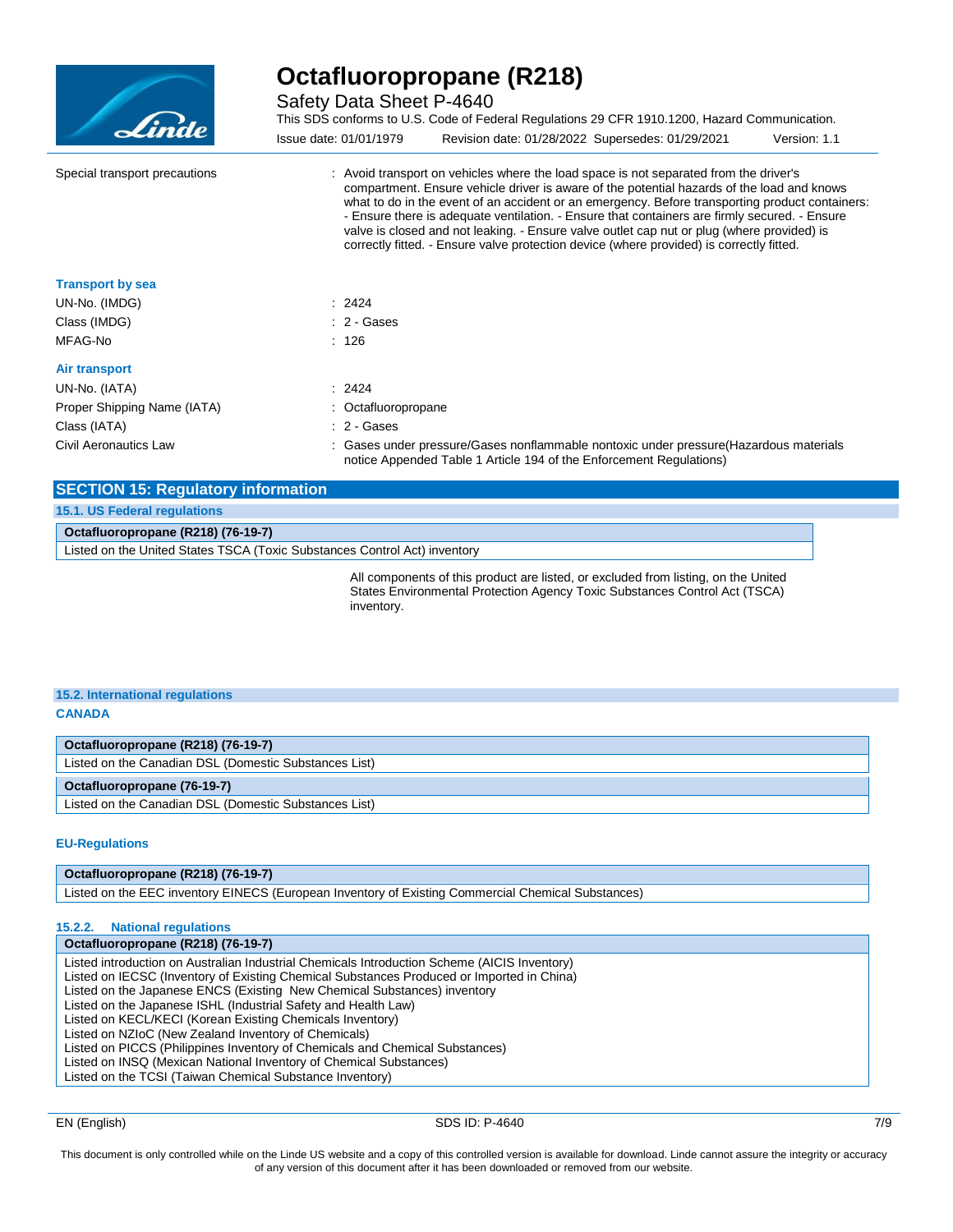

Safety Data Sheet P-4640

This SDS conforms to U.S. Code of Federal Regulations 29 CFR 1910.1200, Hazard Communication.

Issue date: 01/01/1979 Revision date: 01/28/2022 Supersedes: 01/29/2021 Version: 1.1

| <b>15.3. US State regulations</b>                                      |                                                            |
|------------------------------------------------------------------------|------------------------------------------------------------|
| Octafluoropropane (R218)(76-19-7)                                      |                                                            |
| U.S. - California - Proposition 65 - Carcinogens List                  | No                                                         |
| U.S. - California - Proposition 65 - Developmental<br>Toxicity         | No                                                         |
| U.S. - California - Proposition 65 - Reproductive<br>Toxicity - Female | No                                                         |
| U.S. - California - Proposition 65 - Reproductive<br>Toxicity - Male   | No                                                         |
| State or local regulations                                             | U.S. - New Jersey - Right to Know Hazardous Substance List |

| Octafluoropropane (76-19-7)                                |                        |                         |                              |                           |  |
|------------------------------------------------------------|------------------------|-------------------------|------------------------------|---------------------------|--|
| U.S. - California -                                        | U.S. - California -    | U.S. - California -     | U.S. - California -          | No significant risk level |  |
| Proposition 65 -                                           | Proposition 65 -       | Proposition 65 -        | Proposition 65 -             | (NSRL)                    |  |
| Carcinogens List                                           | Developmental Toxicity | Reproductive Toxicity - | Reproductive Toxicity - Male |                           |  |
|                                                            |                        | Female                  |                              |                           |  |
| No                                                         | No                     | No                      | No.                          |                           |  |
| Octafluoropropane (76-19-7)                                |                        |                         |                              |                           |  |
| U.S. - New Jersey - Right to Know Hazardous Substance List |                        |                         |                              |                           |  |